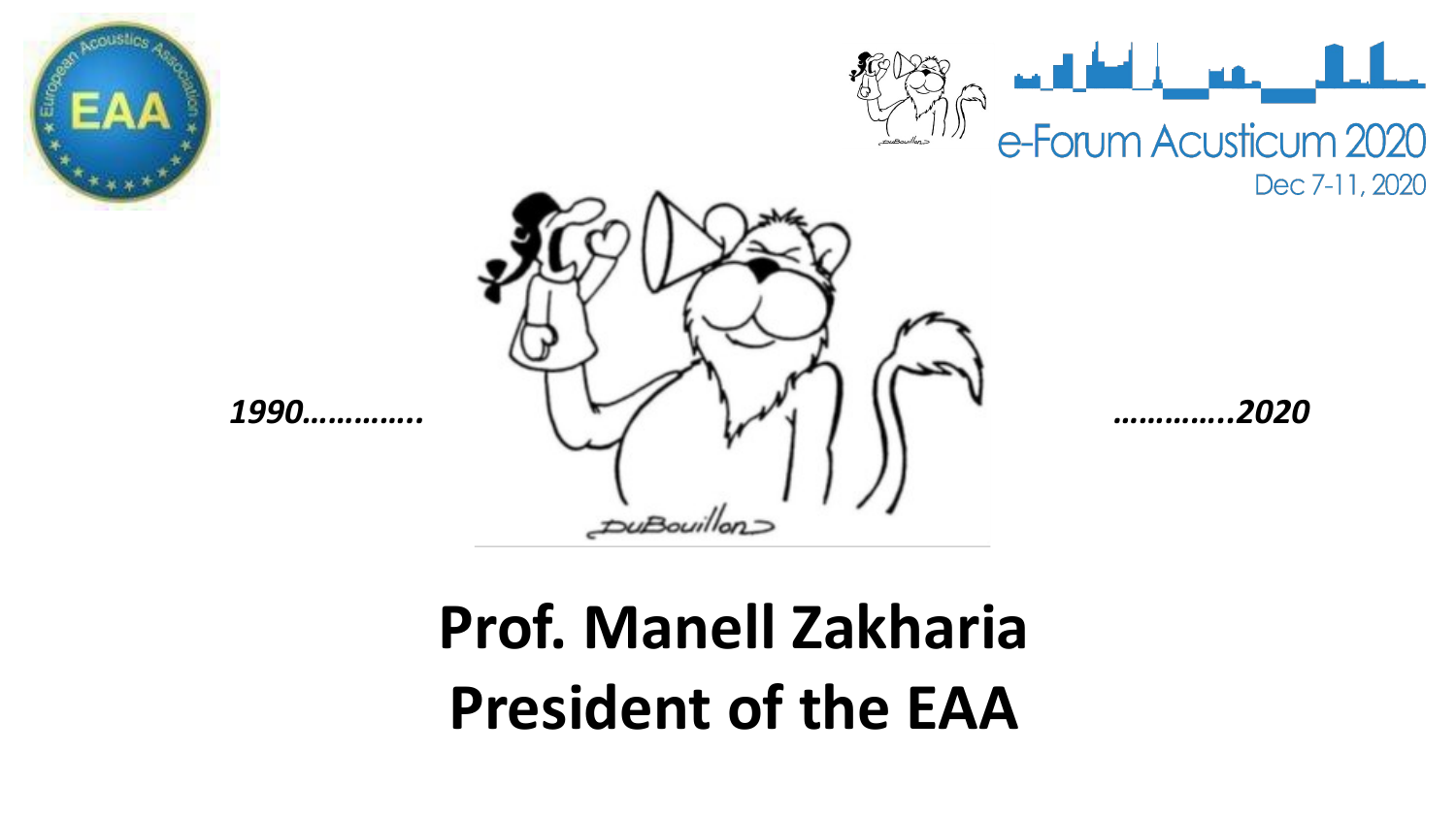

AA, Your Open ACCESS Journal 1<sup>st</sup> full Open Access Journal of Acoustics of a scientific association



- A new Journal, new publishing rules and a new Editor in Chief:
	- EiC: Manfred Kaltenbacher,
	- Past EiC: Jean Kergomard,
	- EiC Team: Thierry Scotti, Anne Ruimy
	- + 39 Associate Editors
- A good start:
	- 74 articles submitted
	- In Review (20), Accept (26), Reject (23), Withdrawn (5)
- EAA has set up a specific procedure for supporting Author processing charge for Members of a National Society (already 8 grants given)
- Archives will soon be available on a new EAA portal that will gather:

**all what has been published in Europe about acoustics in any EU language**

#### **Documenta Acustica Electronica**

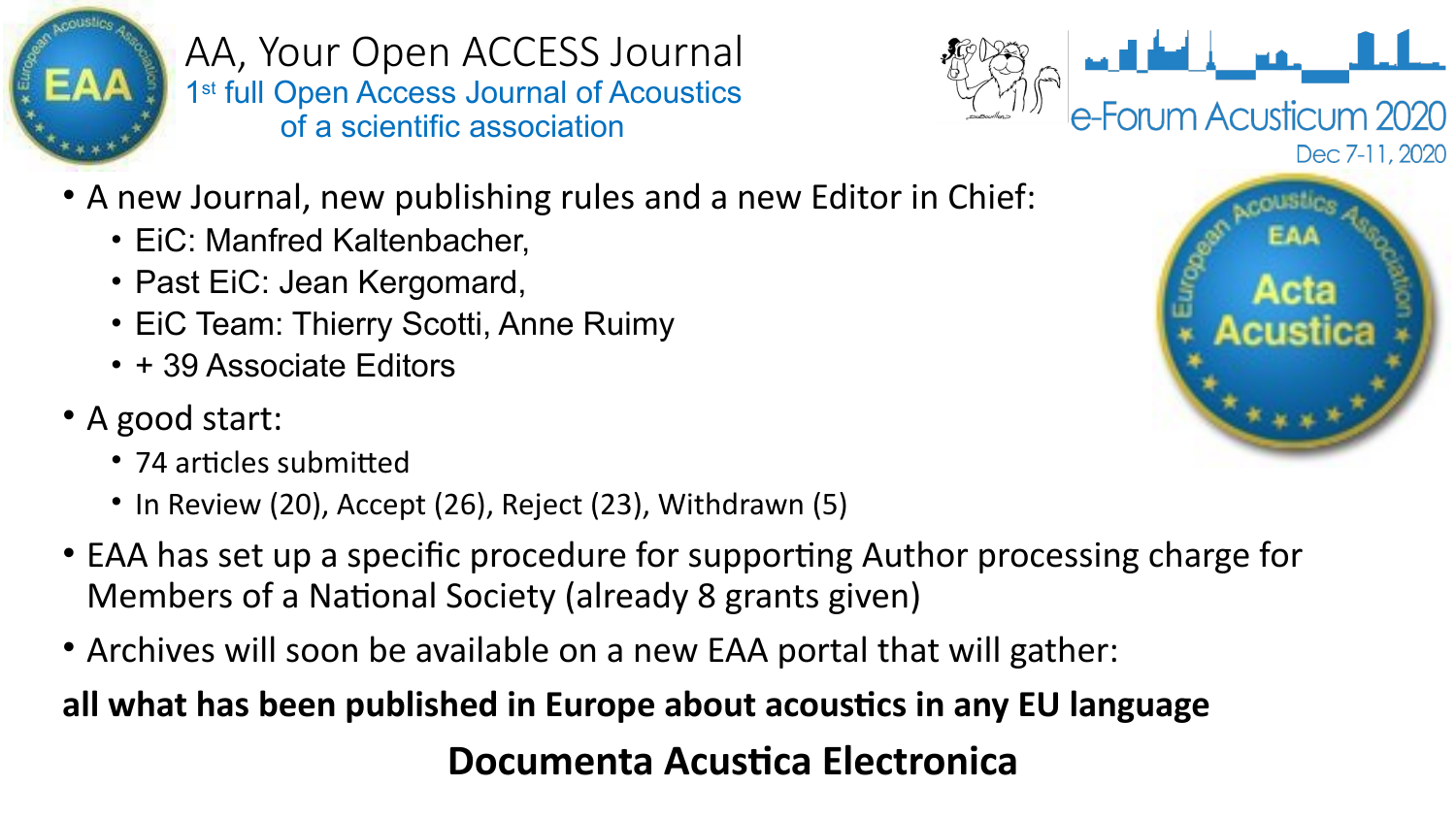

AA is present at FA 2020 **virtual booth**



• **Video presentation**

<https://app.imagina.io/app/module/152279/111092>

- **Discussion led by the Editors in Chief:** during the poster session, Thursday 10th Dec, 13.10 - 14.10 <https://app.imagina.io/app/content/2224876/111092>
- **Presentation article** in the proceedings of the conference <https://imagina.io/uploads/pdf/001142.pdf>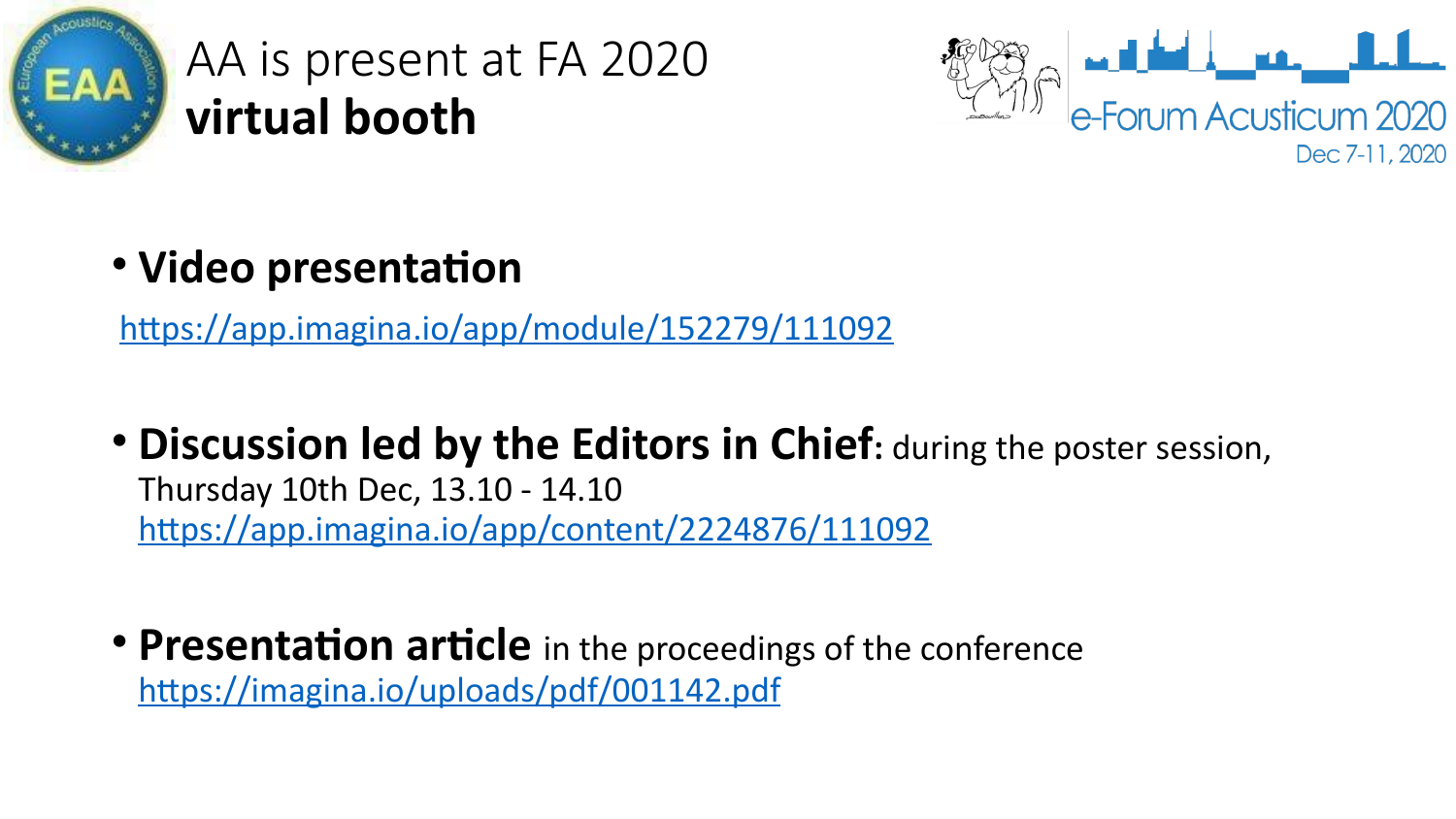





#### **Life-time achievements in acoustics**

a person who has demonstrated outstanding scientific and/or industrial achievements in the field of acoustics during her/his career

#### **Contributions to the promotion of acoustics in Europe**

a person or entity whose past or recent activities in society (research, industry, teaching or politics) have contributed to elevate the interest for Acoustics in Europe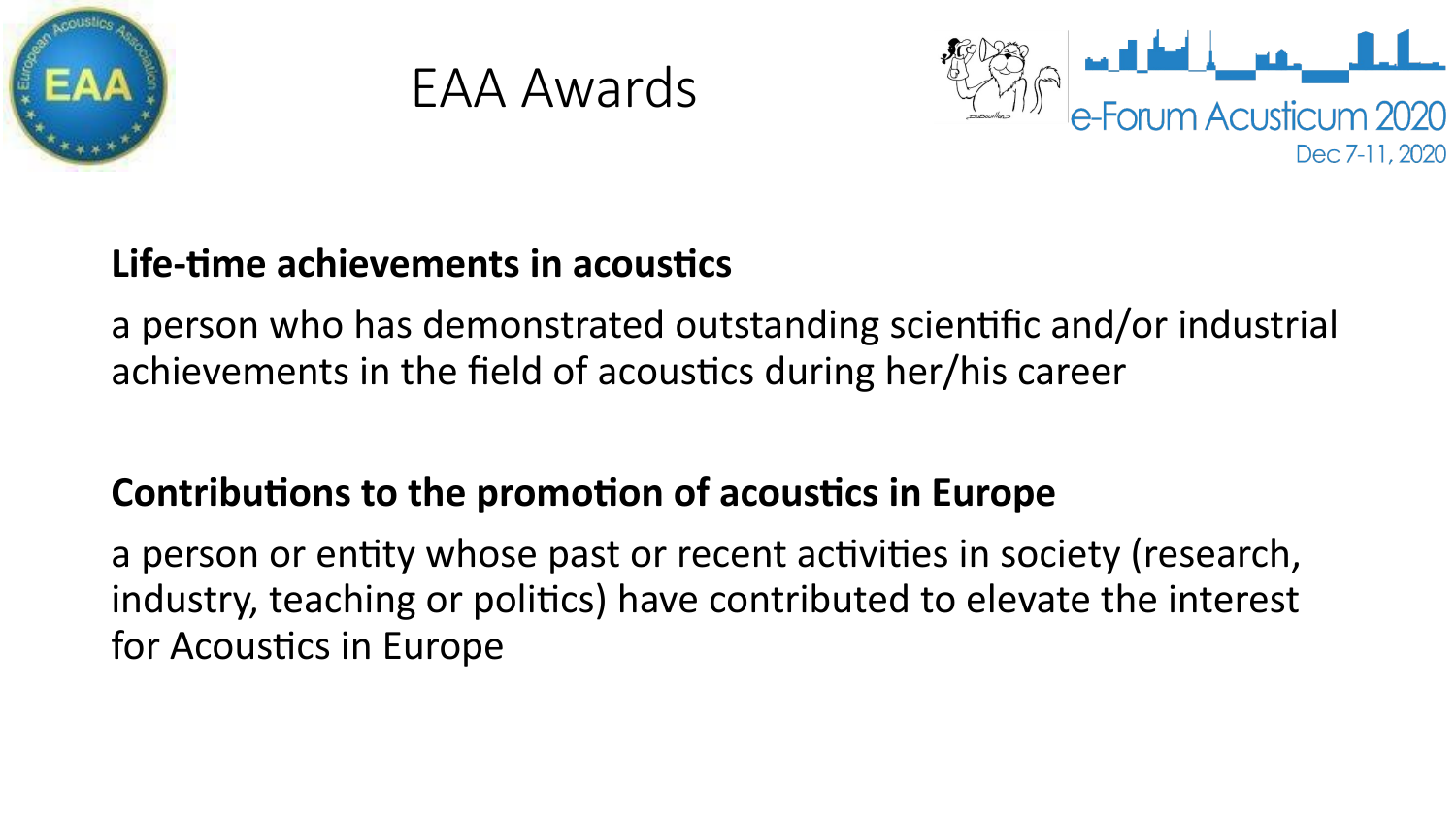



### Life-time achievements in acoustics 1 Eddy Gerretsen



- Has been active since the seventies in various acoustics fields as researcher at TNO.
- Later, he focused more and more on Building Acoustics, also at the Eindhoven University of Technology.
- He has been involved actively in national and international standardization activities, primarily in the development of prediction models for sound transmission in buildings (EN 12354) and on harmonizing building acoustic performance descriptors (COST Action).
- Since his retirement in 2010, he is sharing his knowledge through the consultancy firm Level Acoustics & Vibration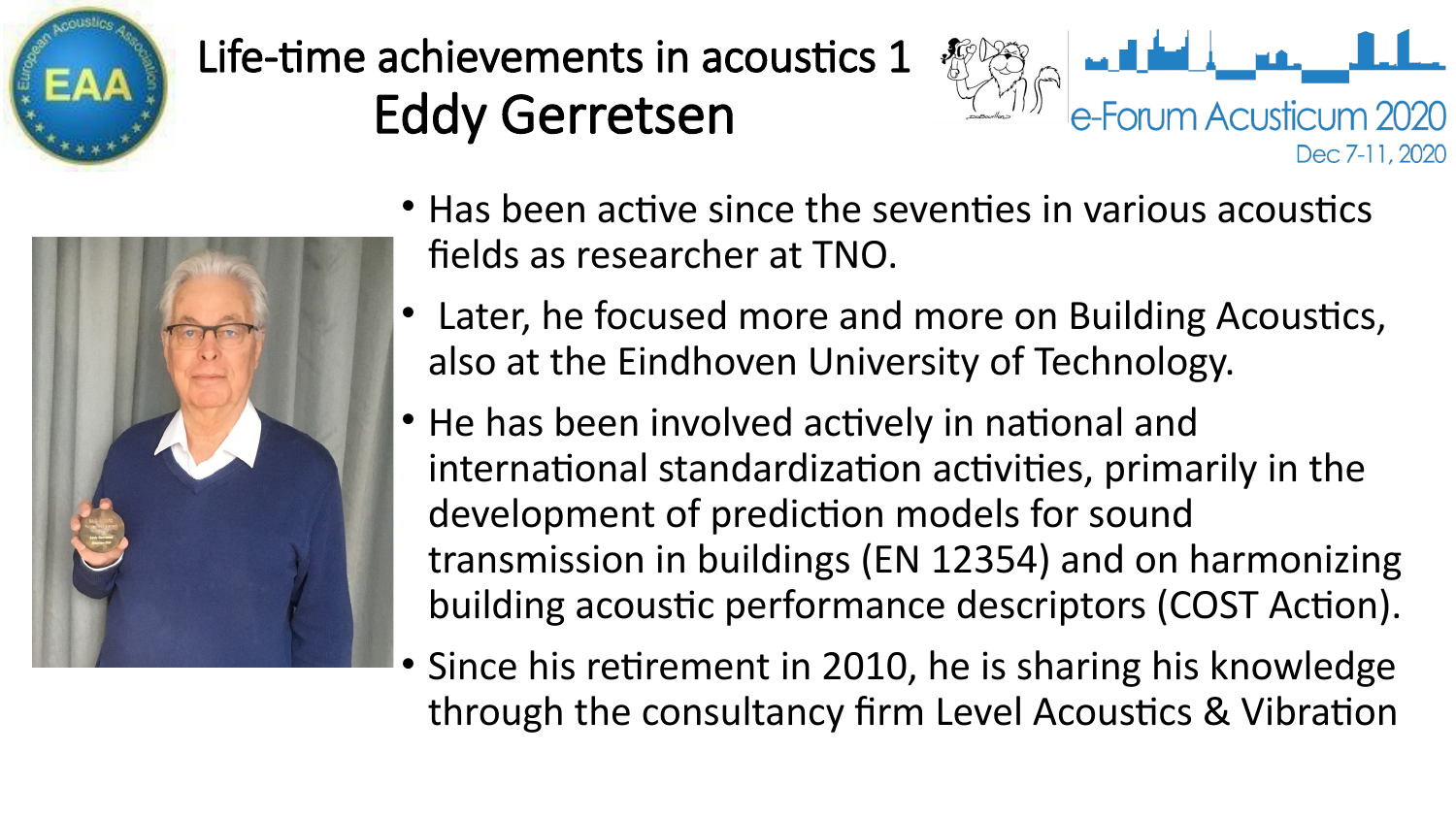

## Life-time achievements in acoustics **Murray Campbell**



• Was born and brought up in the Highlands of Scotland.

e-Forum Acusticum 2020

Dec 7-11, 2020

- He studied physics at the University of Edinburgh, where he met and married his wife Patsy.
- He joined the academic staff at Edinburgh in 1972, and in 1985 founded the Musical Acoustics Research Group.
- In 2000 he was appointed Professor of Musical Acoustics.
- He is co-author of three textbooks on the acoustics of musical instruments, and former co-chair of the EAA Technical Committee on Musical Acoustics.